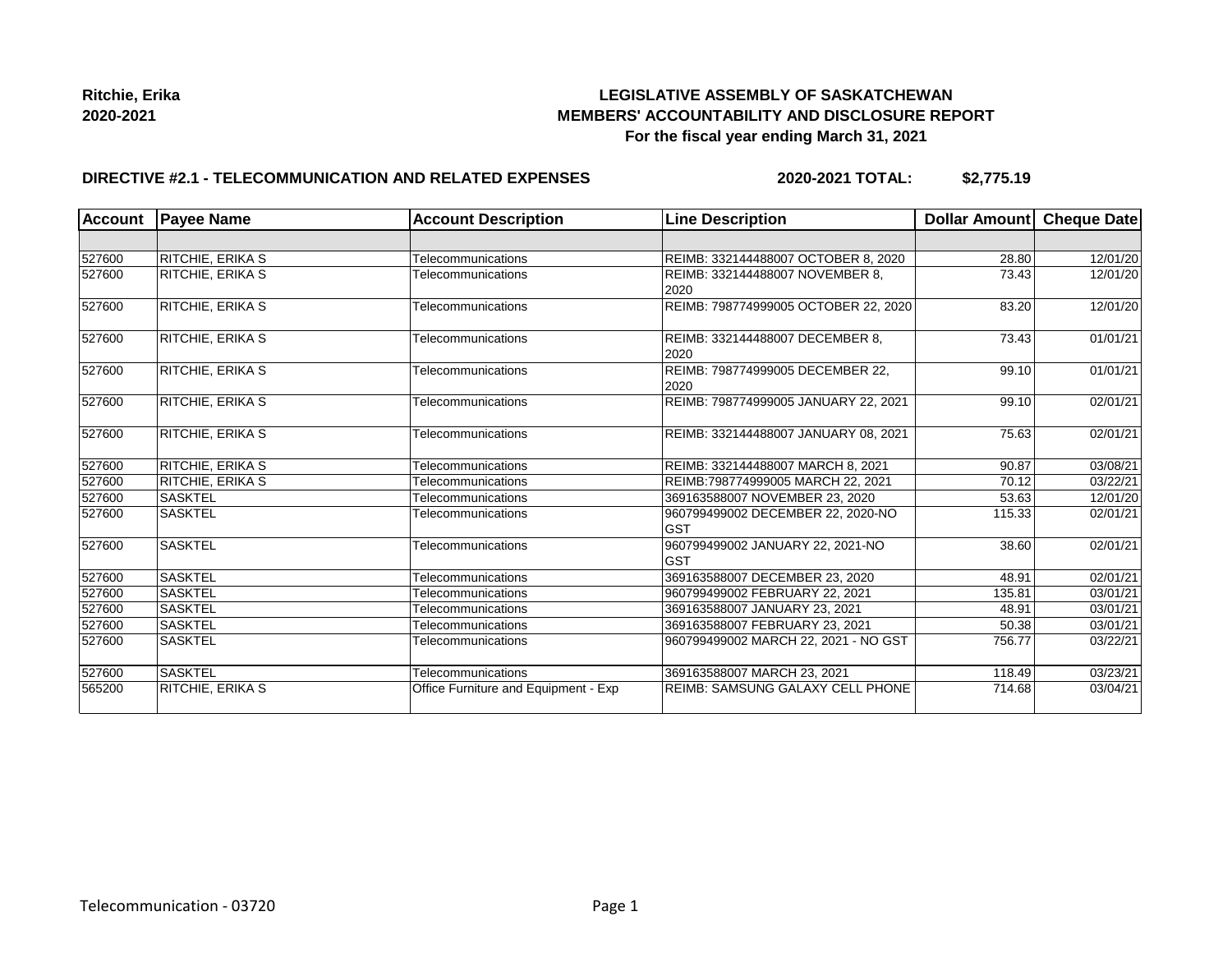# **LEGISLATIVE ASSEMBLY OF SASKATCHEWAN MEMBERS' ACCOUNTABILITY AND DISCLOSURE REPORT For the fiscal year ending March 31, 2021**

#### **DIRECTIVE #3.1 - MLA TRAVEL AND LIVING EXPENSES**

**2020-2021 TOTAL: \$3,674.47**

| <b>Account</b> | <b>IPavee Name</b>      | <b>IAccount Description</b> | <b>ILine Description</b>         | <b>Dollar Amountl Cheque Date</b> |          |
|----------------|-------------------------|-----------------------------|----------------------------------|-----------------------------------|----------|
|                |                         |                             |                                  |                                   |          |
| 541900         | RITCHIE, ERIKA S        | Elected Rep - Travel        | MLA TRAVEL NOVEMBER 3 - 24, 2020 | 2,307.69                          | 12/01/20 |
| 541900         | IRITCHIE. ERIKA S       | Elected Rep - Travel        | IMLA TRAVEL NOVEMBER 29 -        | 683.39                            | 12/09/20 |
|                |                         |                             | IDECEMBER 3, 2020                |                                   |          |
| 541900         | <b>RITCHIE, ERIKA S</b> | Elected Rep - Travel        | MLA TRAVEL DECEMBER 6 - 10, 2020 | 683.39                            | 12/11/20 |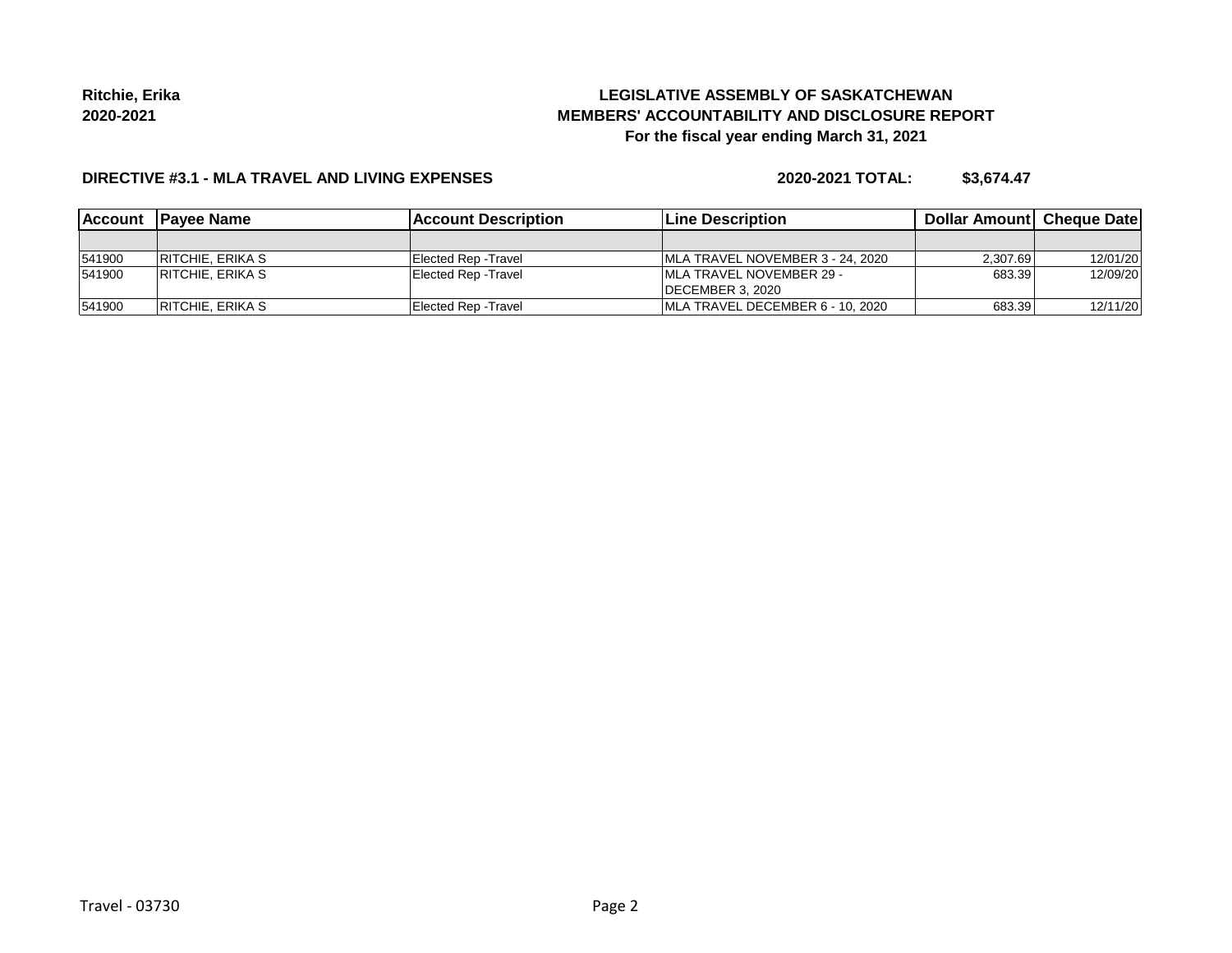

## **LEGISLATIVE ASSEMBLY OF SASKATCHEWAN MEMBERS' ACCOUNTABILITY AND DISCLOSURE REPORT For the fiscal year ending March 31, 2021**

#### **DIRECTIVE #4.1 - CONSTITUENCY SERVICE EXPENSES**

**2020-2021 TOTAL: \$29,519.88**

| <b>Account</b> | <b>Payee Name</b>                                             | <b>Account Description</b>                | <b>Line Description</b>                                              | Dollar Amount Cheque Date |                       |
|----------------|---------------------------------------------------------------|-------------------------------------------|----------------------------------------------------------------------|---------------------------|-----------------------|
|                |                                                               |                                           |                                                                      |                           |                       |
| 521372         | STOBBE PHOTO                                                  | Photographer's Services                   | PHOTOGRAPHIC SERVICES - NO GST                                       | 159.00                    | 01/01/21              |
| 522000         | 102033949 SASK LTD.                                           | Rent of Ground, Buildings and Other Space | JANUARY/FEBRUARY 2021 MLA OFFICE<br><b>RENT &amp; DAMAGE DEPOSIT</b> | 4.375.00                  | 01/01/21              |
| 522000         | 102033949 SASK LTD.                                           | Rent of Ground, Buildings and Other Space | MARCH 2021 MLA OFFICE RENT                                           | 1,750.00                  | 02/10/21              |
| 522200         | TOSHIBA TEC CANADA BUSINESS<br><b>SOLUTIONS INC</b>           | Rent of Photocopiers                      | <b>COPIER CHARGES</b>                                                | 55.67                     | 02/01/21              |
| 522200         | <b>TOSHIBA TEC CANADA BUSINESS</b><br>SOLUTIONS INC           | Rent of Photocopiers                      | <b>COPIER CHARGES</b>                                                | 52.29                     | 02/01/21              |
| 522200         | TOSHIBA TEC CANADA BUSINESS<br>SOLUTIONS INC                  | Rent of Photocopiers                      | <b>COPIER CHARGES</b>                                                | 54.83                     | 03/01/21              |
| 522200         | <b>TOSHIBA TEC CANADA BUSINESS</b><br>SOLUTIONS INC           | Rent of Photocopiers                      | <b>COPIER CHARGES</b>                                                | 159.00                    | 03/08/21              |
| 522500         | SASKATCHEWAN MUTUAL INSURANCE<br><b>COMPANY</b>               | <b>Insurance Premiums</b>                 | <b>MLA OFFICE INSURANCE</b>                                          | 795.00                    | 02/01/21              |
| 525000         | <b>CORPORATE EXPRESS</b>                                      | Postal, Courier, Freight and Related      | POSTAGE - NO GST                                                     | 478.40                    | 01/01/21              |
| 525000         | MINISTER OF FINANCE-MINISTRY OF<br>SASKBUILDS AND PROCUREMENT | Postal, Courier, Freight and Related      | JANUARY 2021 MAIL SERVICES                                           | 50.77                     | 03/05/21              |
| 525000         | MINISTER OF FINANCE-MINISTRY OF<br>SASKBUILDS AND PROCUREMENT | Postal, Courier, Freight and Related      | <b>FEBRUARY 2021 MAIL SERVICES</b>                                   | 50.77                     | 03/17/21              |
| 525000         | MINISTER OF FINANCE-MINISTRY OF<br>SASKBUILDS AND PROCUREMENT | Postal, Courier, Freight and Related      | MARCH 2021 MAIL SERVICES                                             | 1,265.86                  | 03/31/21              |
| 528000         | NETFORE SYSTEMS INC.                                          | <b>Support Services</b>                   | SOFTWARE LICENSING                                                   | 250.00                    | 02/01/21              |
| 528000         | POWERLAND COMPUTERS LTD.                                      | <b>Support Services</b>                   | <b>TECHNICAL SERVICES</b>                                            | 318.00                    | 12/01/20              |
| 528000         | POWERLAND COMPUTERS LTD.                                      | <b>Support Services</b>                   | <b>TECHNICAL SERVICE</b>                                             | 53.00                     | 01/01/21              |
| 528000         | POWERLAND COMPUTERS LTD.                                      | <b>Support Services</b>                   | <b>TECHNICAL SERVICE</b>                                             | 26.50                     | $\overline{01/01/21}$ |
| 528000         | POWERLAND COMPUTERS LTD.                                      | <b>Support Services</b>                   | <b>TECHNICAL SERVICE</b>                                             | 184.85                    | 02/01/21              |
| 528000         | POWERLAND COMPUTERS LTD.                                      | <b>Support Services</b>                   | <b>TECHNICAL SERVICE</b>                                             | $-95.40$                  | 02/01/21              |
| 528000         | POWERLAND COMPUTERS LTD.                                      | <b>Support Services</b>                   | <b>TECHNICAL SUPPORT</b>                                             | 47.70                     | 03/01/21              |
| 529000         | <b>BRAILSFORD, RAIDIN</b>                                     | <b>General Contractual Services</b>       | POLICY CONSULTATION                                                  | 4,000.00                  | 03/19/21              |
| 529000         | MARRIOTT, DARCY                                               | <b>General Contractual Services</b>       | <b>OFFICE CLEANING</b>                                               | 63.60                     | 03/25/21              |
| 530000         | MITCHELL, DAVE OSWALD                                         | <b>Communications Development Costs</b>   | COMMUNICATION DEVELOPMENT                                            | 100.00                    | 03/15/21              |
| 530500         | <b>BELL MEDIA INC.</b>                                        | Media Placement                           | <b>ADVERTISING</b>                                                   | 142.89                    | 01/01/21              |
| 530500         | <b>BELL MEDIA INC.</b>                                        | Media Placement                           | ADVERTISING                                                          | 20.85                     | $\overline{01/01/21}$ |
| 530500         | <b>BELL MEDIA INC.</b>                                        | Media Placement                           | <b>ADVERTISING</b>                                                   | 271.70                    | 01/01/21              |
| 530500         | <b>BELL MEDIA INC.</b>                                        | Media Placement                           | ADVERTISING                                                          | 145.00                    | 02/01/21              |
| 530500         | <b>BELL MEDIA INC.</b>                                        | Media Placement                           | <b>ADVERTISING</b>                                                   | 23.81                     | 02/01/21              |
| 530500         | <b>CREATIVE OUTDOOR</b>                                       | <b>Media Placement</b>                    | ADVERTISING                                                          | 126.10                    | 01/01/21              |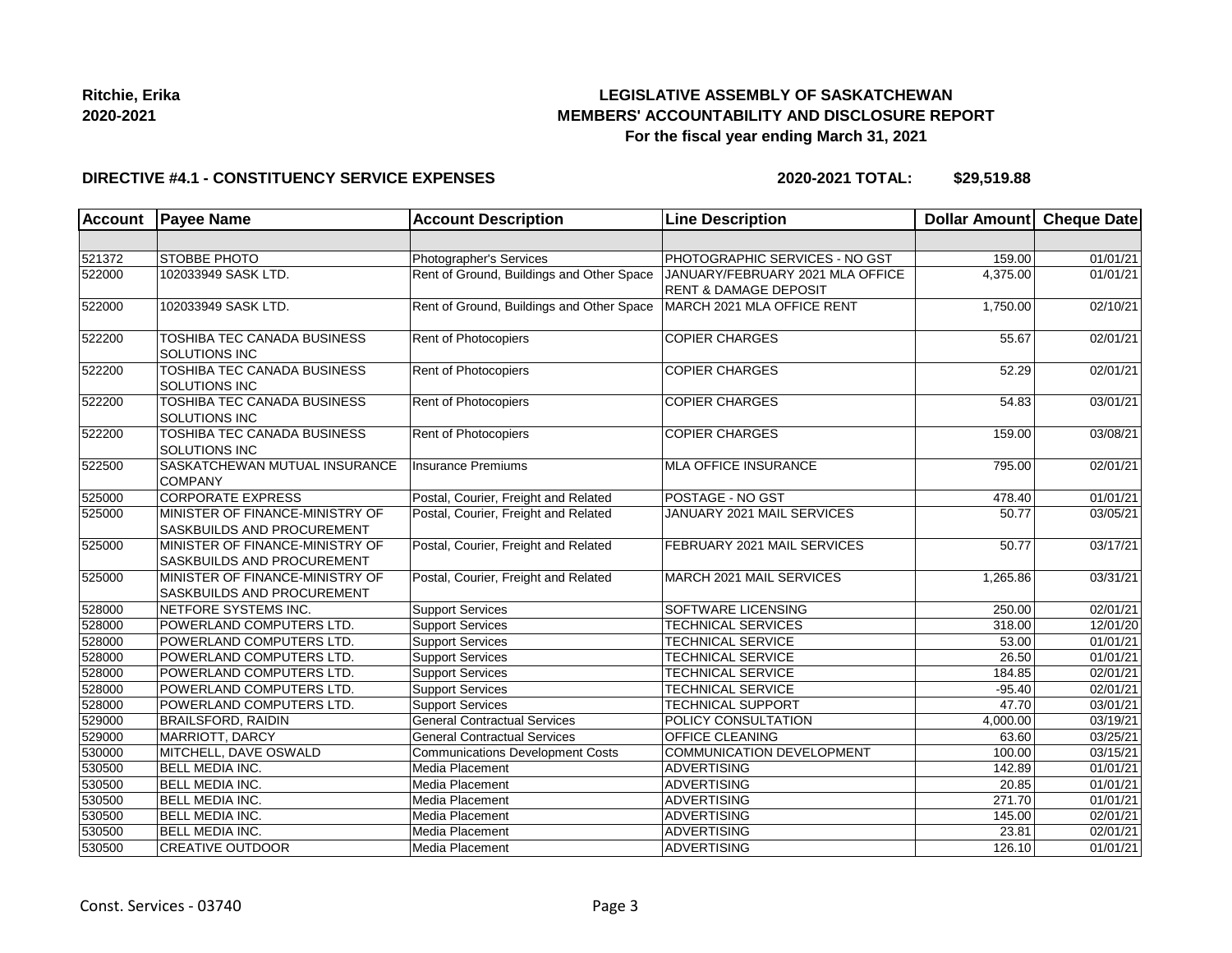## **LEGISLATIVE ASSEMBLY OF SASKATCHEWAN MEMBERS' ACCOUNTABILITY AND DISCLOSURE REPORT For the fiscal year ending March 31, 2021**

### **DIRECTIVE #4.1 - CONSTITUENCY SERVICE EXPENSES**

**2020-2021 TOTAL: \$29,519.88**

| <b>Account</b> | <b>Payee Name</b>                                           | <b>Account Description</b>           | <b>Line Description</b>       | <b>Dollar Amount</b> | <b>Cheque Date</b> |
|----------------|-------------------------------------------------------------|--------------------------------------|-------------------------------|----------------------|--------------------|
|                |                                                             |                                      |                               |                      |                    |
| 530500         | <b>CREATIVE OUTDOOR</b>                                     | Media Placement                      | <b>ADVERTISING</b>            | 126.10               | 02/01/21           |
| 530500         | <b>CREATIVE OUTDOOR</b>                                     | Media Placement                      | <b>ADVERTISING</b>            | 200.00               | 03/01/21           |
| 530500         | <b>MADD MESSAGE</b>                                         | Media Placement                      | <b>ADVERTISING</b>            | 51.92                | 12/01/20           |
| 530500         | POSTMEDIA NETWORK INC.                                      | Media Placement                      | <b>ADVERTISING</b>            | 21.15                | 12/01/20           |
| 530500         | SASKATOON DESIGNETC                                         | Media Placement                      | <b>ADVERTISING</b>            | 58.35                | 03/02/21           |
| 530500         | SASKATOON DESIGNETC                                         | Media Placement                      | <b>ADVERTISING</b>            | 99.20                | 03/23/21           |
| 530800         | <b>PRINTWEST</b>                                            | Publications                         | <b>POSTCARDS</b>              | 783.27               | 03/31/21           |
| 530900         | PRINT-IT CENTRES                                            | <b>Promotional Items</b>             | <b>CHRISTMAS CARDS</b>        | 502.00               | 01/01/21           |
| 550100         | MISTER PRINT PRODUCTIONS LTD.                               | <b>Printed Forms</b>                 | LETTERHEAD                    | 371.00               | 03/25/21           |
| 550100         | MISTER PRINT PRODUCTIONS LTD.                               | <b>Printed Forms</b>                 | PRINTED ENVELOPES             | 90.10                | 03/31/21           |
| 550100         | MISTER PRINT PRODUCTIONS LTD.                               | <b>Printed Forms</b>                 | <b>BUSINESS CARDS</b>         | 84.80                | 03/31/21           |
| 550200         | <b>RITCHIE, ERIKA S</b>                                     | Books, Mags and Ref Materials        | REIMB: REFERENCE MATERIAL     | 26.20                | 12/01/20           |
| 555000         | HBI OFFICE PLUS INC.                                        | Other Material and Supplies          | <b>OFFICE SUPPLIES</b>        | 32.13                | 12/01/20           |
| 555000         | HBI OFFICE PLUS INC.                                        | Other Material and Supplies          | OFFICE SUPPLIES               | 65.74                | 03/02/21           |
| 555000         | HBI OFFICE PLUS INC.                                        | Other Material and Supplies          | OFFICE SUPPLIES               | 109.83               | 03/02/21           |
| 555000         | HBI OFFICE PLUS INC.                                        | Other Material and Supplies          | OFFICE SUPPLIES               | 98.38                | 03/16/21           |
| 555000         | HBI OFFICE PLUS INC.                                        | Other Material and Supplies          | OFFICE SUPPLIES               | 13.73                | 03/18/21           |
| 555000         | HBI OFFICE PLUS INC.                                        | Other Material and Supplies          | OFFICE SUPPLIES               | 5.87                 | 03/19/21           |
| 555000         | HBI OFFICE PLUS INC.                                        | Other Material and Supplies          | OFFICE SUPPLIES               | 174.15               | 03/24/21           |
| 555000         | HBI OFFICE PLUS INC.                                        | <b>Other Material and Supplies</b>   | <b>OFFICE SUPPLIES</b>        | 11.13                | 03/26/21           |
| 555000         | RITCHIE, ERIKA S                                            | <b>Other Material and Supplies</b>   | <b>REIMB: OFFICE SUPPLIES</b> | 33.19                | 01/01/21           |
| 555000         | RITCHIE, ERIKA S                                            | Other Material and Supplies          | REIMB: OFFICE SUPPLIES        | 110.99               | 03/17/21           |
| 555000         | <b>RITCHIE, ERIKA S</b>                                     | <b>Other Material and Supplies</b>   | <b>REIMB: OFFICE SUPPLIES</b> | 34.75                | 03/31/21           |
| 555000         | <b>SOURCE OFFICE FURNITURE &amp;</b><br><b>SYSTEMS LTD.</b> | Other Material and Supplies          | OFFICE FURNITURE/SUPPLIES     | 146.28               | 03/01/21           |
| 555000         | <b>WIRELESS AGE</b>                                         | Other Material and Supplies          | OFFICE SUPPLIES               | 22.77                | 12/01/20           |
| 564300         | POWERLAND COMPUTERS LTD.                                    | Computer Hardware - Exp.             | NOTEBOOK COMPUTERS            | 3,696.88             | 03/01/21           |
| 564300         | <b>RITCHIE, ERIKA S</b>                                     | Computer Hardware - Exp.             | REIMB: SAMSUNG GALAXY TABLET  | 1,155.22             | 03/17/21           |
| 564300         | <b>SOURCE OFFICE FURNITURE &amp;</b><br><b>SYSTEMS LTD.</b> | Computer Hardware - Exp.             | <b>DUAL MONITOR</b>           | 293.80               | 03/26/21           |
| 565200         | <b>RITCHIE, ERIKA S</b>                                     | Office Furniture and Equipment - Exp | <b>REIMB: RUG</b>             | 266.39               | 03/02/21           |
| 565200         | <b>RITCHIE, ERIKA S</b>                                     | Office Furniture and Equipment - Exp | <b>REIMB: GALAXY BUDS</b>     | 294.35               | 03/05/21           |
| 565200         | <b>RITCHIE, ERIKA S</b>                                     | Office Furniture and Equipment - Exp | <b>REIMB: TENTS</b>           | 377.38               | 03/17/21           |
| 565200         | <b>SOURCE OFFICE FURNITURE &amp;</b><br><b>SYSTEMS LTD.</b> | Office Furniture and Equipment - Exp | OFFICE FURNITURE/SUPPLIES     | 5,237.64             | 03/01/21           |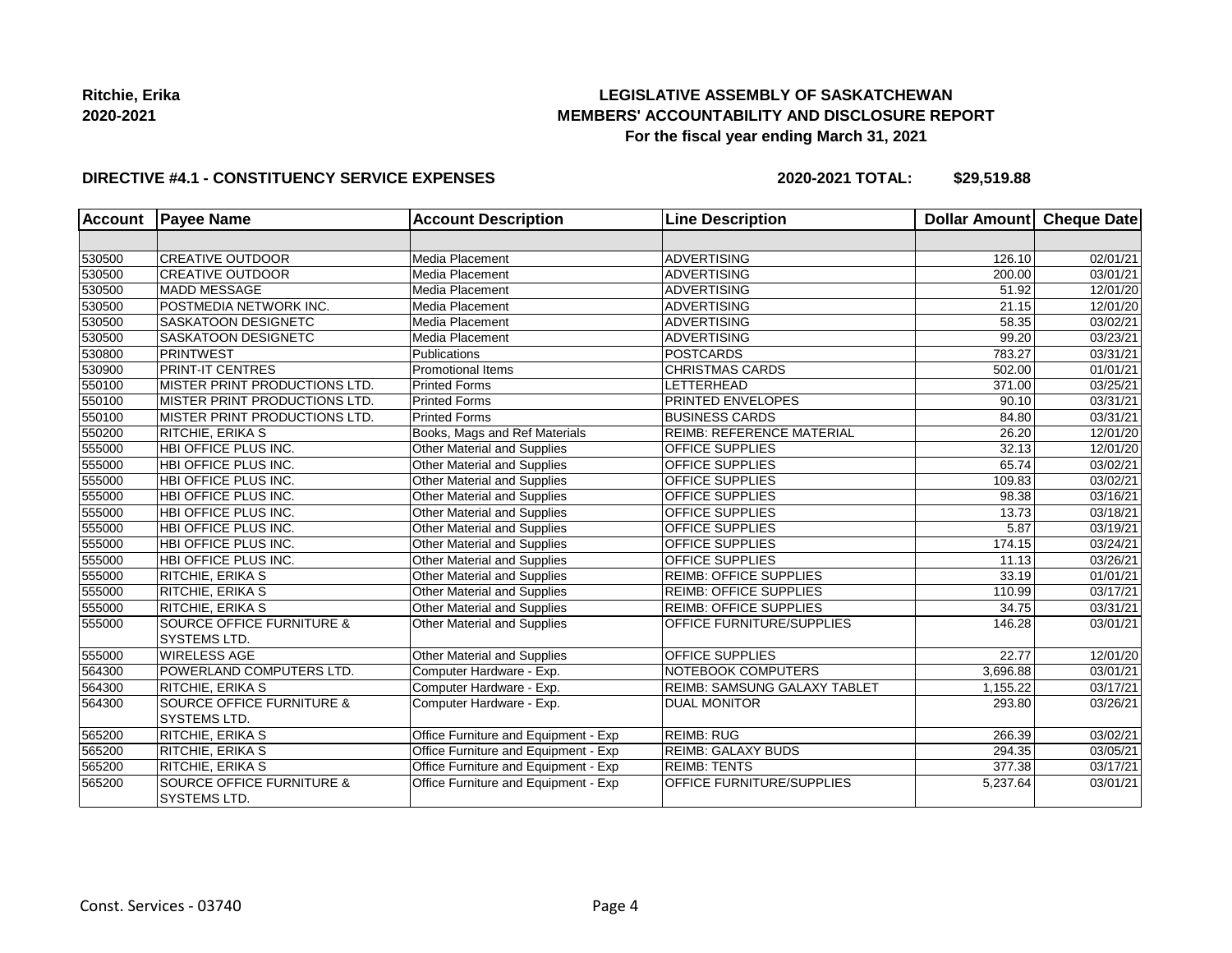## **LEGISLATIVE ASSEMBLY OF SASKATCHEWAN MEMBERS' ACCOUNTABILITY AND DISCLOSURE REPORT For the fiscal year ending March 31, 2021**

#### **DIRECTIVE #6 - CONSTITUENCY ASSISTANT EXPENSES**

**2020-2021 TOTAL: \$22,168.75**

| <b>Account</b> | <b>Payee Name</b>        | <b>Account Description</b>                       | Dollar Amount Cheque Date |          |
|----------------|--------------------------|--------------------------------------------------|---------------------------|----------|
|                |                          |                                                  |                           |          |
| 513000         | <b>SCHAEFER, KERRY</b>   | Out-of-Scope Permanent                           | 1,896.91                  | 11/24/20 |
| 513000         | <b>SCHAEFER, KERRY</b>   | Out-of-Scope Permanent                           | 1,896.91                  | 12/09/20 |
| 513000         | <b>SCHAEFER, KERRY</b>   | Out-of-Scope Permanent                           | 1,896.91                  | 12/22/20 |
| 513000         | <b>SCHAEFER, KERRY</b>   | Out-of-Scope Permanent                           | 1,896.91                  | 01/06/21 |
| 513000         | <b>SCHAEFER, KERRY</b>   | Out-of-Scope Permanent                           | 1,896.91                  | 01/20/21 |
| 513000         | <b>SCHAEFER, KERRY</b>   | Out-of-Scope Permanent                           | 1,896.91                  | 02/03/21 |
| 513000         | <b>SCHAEFER, KERRY</b>   | Out-of-Scope Permanent                           | 1,896.91                  | 02/17/21 |
| 513000         | <b>SCHAEFER, KERRY</b>   | Out-of-Scope Permanent                           | 1,896.91                  | 03/03/21 |
| 513000         | <b>SCHAEFER, KERRY</b>   | Out-of-Scope Permanent                           | 1,896.91                  | 03/17/21 |
| 513000         | <b>SCHAEFER, KERRY</b>   | Out-of-Scope Permanent                           | 1,896.91                  | 03/30/21 |
| 513000         | <b>SCHAEFER, KERRY</b>   | Out-of-Scope Permanent                           | 773.77                    | 04/09/21 |
| 514000         | <b>COULTER, GRAHAM M</b> | Casual/Term                                      | 316.45                    | 03/03/21 |
| 514000         | <b>COULTER, GRAHAM M</b> | Casual/Term                                      | 253.16                    | 03/17/21 |
| 514000         | <b>COULTER, GRAHAM M</b> | Casual/Term                                      | 253.16                    | 03/30/21 |
| 514000         | <b>COULTER, GRAHAM M</b> | Casual/Term                                      | 63.29                     | 04/09/21 |
| 514000         | GOSSEN, JUDITH           | Casual/Term                                      | 64.65                     | 02/03/21 |
| 514000         | <b>GOSSEN, JUDITH</b>    | Casual/Term                                      | 8.61                      | 03/03/21 |
| 514000         | GOSSEN, JUDITH           | Casual/Term                                      | 61.06                     | 03/17/21 |
| 514000         | GOSSEN, JUDITH           | Casual/Term                                      | 351.66                    | 03/30/21 |
| 519900         | None (Default)           | Change in Y/E Accrued Empl Leave<br>Entitlements | 1,053.84                  | 04/14/21 |